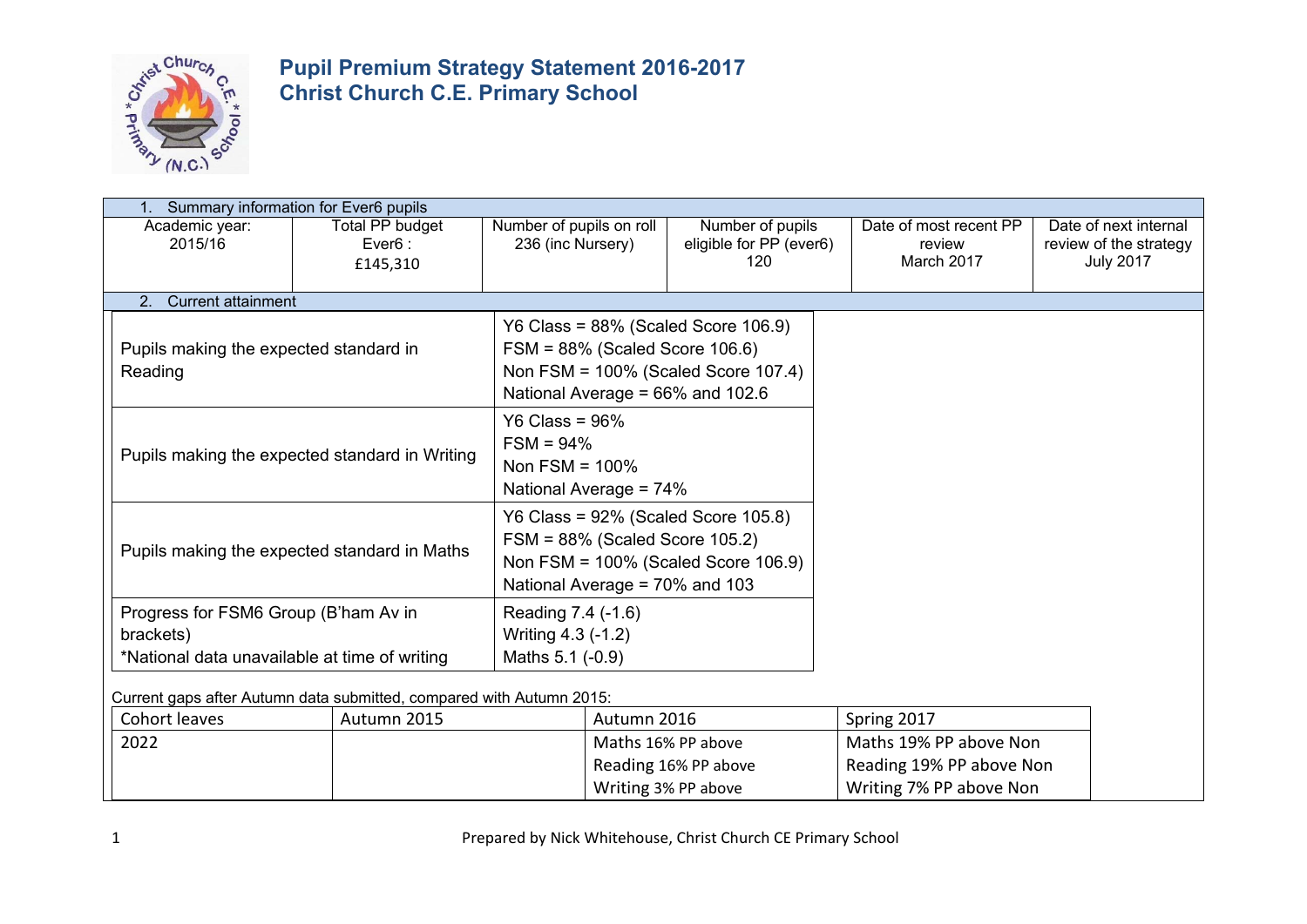

| 2021                                              | M 23% | Maths 13%                    | Maths 33%               |
|---------------------------------------------------|-------|------------------------------|-------------------------|
|                                                   | R 23% | Reading +13% PP above non PP | Reading 12%             |
|                                                   | W 12% | Writing +33% PP above non PP | Writing 2% PP above Non |
| 2020                                              | M 3%  | Maths 10%                    | Maths 10%               |
|                                                   | R 10% | Reading 5%                   | Reading 23%             |
|                                                   | W 6%  | Writing 1%                   | Writing 23%             |
| 2019                                              | M 23% | Maths 2%                     | Maths 3%                |
|                                                   | R 16% | Reading 8%                   | Reading 20%             |
|                                                   | W 30% | Writing 8%                   | Writing 13%             |
| 2018                                              | M 18% | Maths 9%                     | Maths 1%                |
|                                                   | R 18% | Reading 17%                  | Reading 6%              |
|                                                   | W 17% | Writing 11%                  | Writing 11%             |
| 2017                                              | M 50% | Maths 45%                    | Maths 33%               |
|                                                   | R 33% | Reading 50%                  | Reading 26%             |
|                                                   | W 33% | Writing 25%                  | Writing 26%             |
| Barriers to future attainment (for nunils for PP) |       |                              |                         |

#### 3. Barriers to future attainment (for pupils for PP)

- An increase in the current demographic has shown that approximately 20% more FSM6 Pupils are SEND, this is particularly severe in our current Year 6 cohort
- Data shows a gap between pupils in school and the Birmingham average in Key Stage 2 when achieving a high score, or greater level of development. This is also reflected in KS1 data
- In EYFS data, those in receipt of Pupil Premium are weakest in Literacy, Mathematics and Knowledge and Understanding of the World. This will impact on our current Year 1 cohort.
- Having surveyed staff in KS1 and 2, a consistent theme of creativity, development of vocabulary and independence are common barriers, especially with higher attaining pupil premium children.

*Our class teachers prepare and manage 'Vulnerable Pupil Action Plans' which detail the barriers for individual pupils. The needs of these pupils and their interventions are discussed and planned at termly pupil progress meetings.*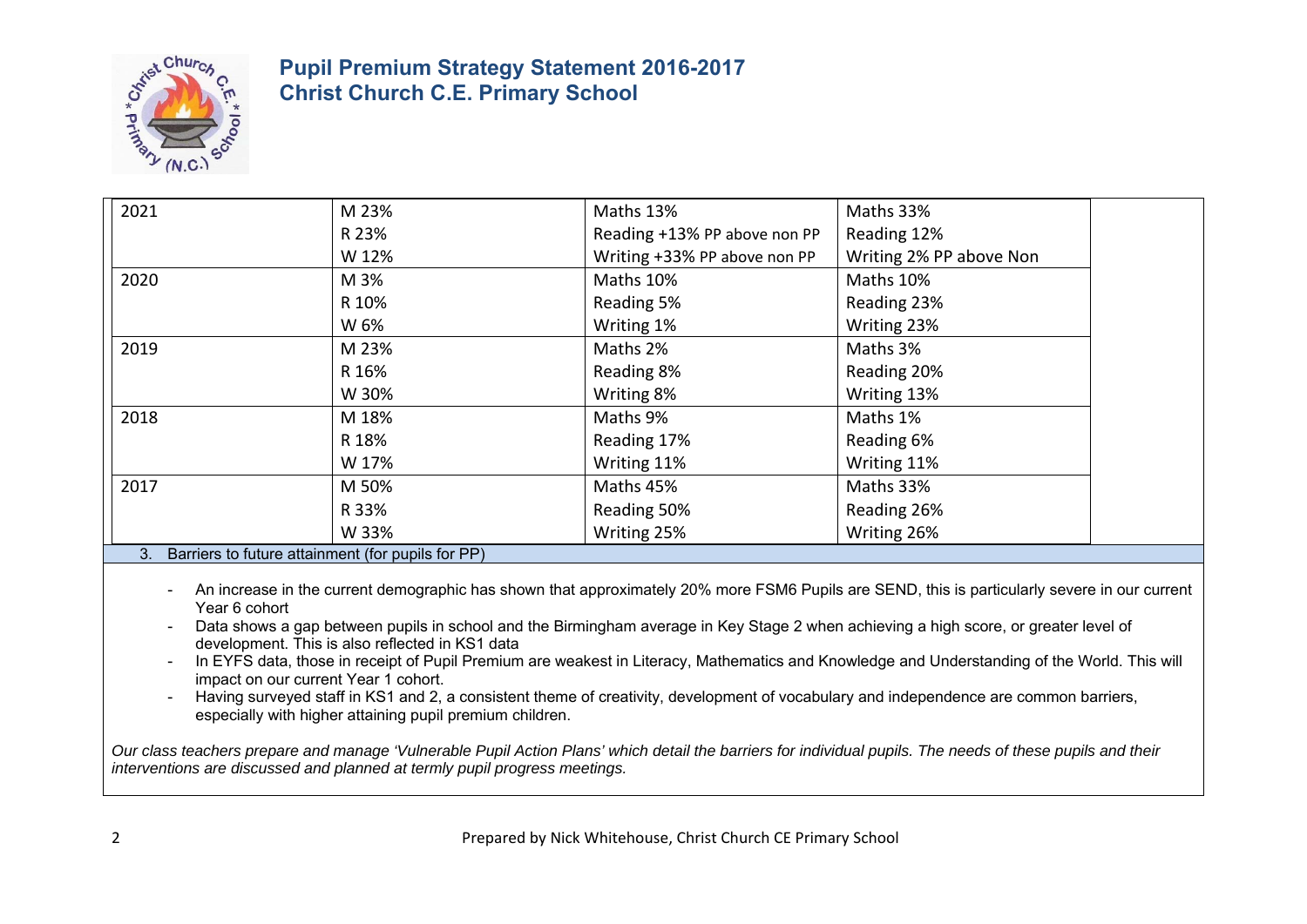

| <b>External Barriers</b><br>$\mathbf{4}$ .                                                                                                                                                                                      |                                                                                                                                                                                                                                                                                                                                                    |  |  |  |  |  |  |
|---------------------------------------------------------------------------------------------------------------------------------------------------------------------------------------------------------------------------------|----------------------------------------------------------------------------------------------------------------------------------------------------------------------------------------------------------------------------------------------------------------------------------------------------------------------------------------------------|--|--|--|--|--|--|
| Staff have identified, especially in year 3, that at times parental engagement could be improved, with particular reference to reading homework.                                                                                |                                                                                                                                                                                                                                                                                                                                                    |  |  |  |  |  |  |
|                                                                                                                                                                                                                                 |                                                                                                                                                                                                                                                                                                                                                    |  |  |  |  |  |  |
| For many families English is an additional language and as a result, they find helping with school work at home difficult.                                                                                                      |                                                                                                                                                                                                                                                                                                                                                    |  |  |  |  |  |  |
| 5.<br><b>Outcomes</b>                                                                                                                                                                                                           |                                                                                                                                                                                                                                                                                                                                                    |  |  |  |  |  |  |
| <b>Desired outcomes</b>                                                                                                                                                                                                         | Success Criteria                                                                                                                                                                                                                                                                                                                                   |  |  |  |  |  |  |
| Increasing the proportion of PP children who achieve a greater level of<br>$\bullet$<br>depth in Reading, Writing and Maths, especially in Year 2 and 6<br>All children to make at least expected progress in English and Maths | Moderation and monitoring identifies greater depth in selected pupil's work<br>Staff have a deep pedagogical knowledge as to how to develop and<br>deepen children's learning<br>KS1 and KS2 outcomes close the gap with Birmingham and national<br>averages.<br>Ensure staff have the subject knowledge to teach English and Maths<br>effectively |  |  |  |  |  |  |
| SEND FSM6 pupils make accelerated progress towards the attainment<br>$\bullet$<br>of their non SEND peers                                                                                                                       | VPAPs show a personalised provision for those not yet performing on track.<br>SENCO accesses extra pupil premium funding to help close gap<br>Work and evidence of the targeted children reflects national expectations<br>and this is evident in pupil progress and moderation meetings.                                                          |  |  |  |  |  |  |
| Children in KS1 and 2 have a wider vocabulary and range of<br>$\bullet$<br>experiences<br>Enrich pupil experiences to impact on quality of English, Maths and<br>problem solving                                                | PP children have a rich exposure to high level vocabulary and high quality<br>enriching experiences<br>Following exposure to vocab and experiences, staff follow up to ensure it<br>has an impact on children's work                                                                                                                               |  |  |  |  |  |  |
| Improvement of phonics provision across Early Years and Key Stage 1<br>$\bullet$                                                                                                                                                |                                                                                                                                                                                                                                                                                                                                                    |  |  |  |  |  |  |
| Develop language in Early Years through provision of quality resources<br>$\bullet$<br>and staffing                                                                                                                             |                                                                                                                                                                                                                                                                                                                                                    |  |  |  |  |  |  |
| $\bullet$                                                                                                                                                                                                                       |                                                                                                                                                                                                                                                                                                                                                    |  |  |  |  |  |  |
| $\bullet$                                                                                                                                                                                                                       |                                                                                                                                                                                                                                                                                                                                                    |  |  |  |  |  |  |
| $\bullet$                                                                                                                                                                                                                       |                                                                                                                                                                                                                                                                                                                                                    |  |  |  |  |  |  |
| 6.<br><b>Planned Expenditure</b>                                                                                                                                                                                                |                                                                                                                                                                                                                                                                                                                                                    |  |  |  |  |  |  |
| Academic Year: 2016/17                                                                                                                                                                                                          |                                                                                                                                                                                                                                                                                                                                                    |  |  |  |  |  |  |
| <b>Action Plan</b>                                                                                                                                                                                                              |                                                                                                                                                                                                                                                                                                                                                    |  |  |  |  |  |  |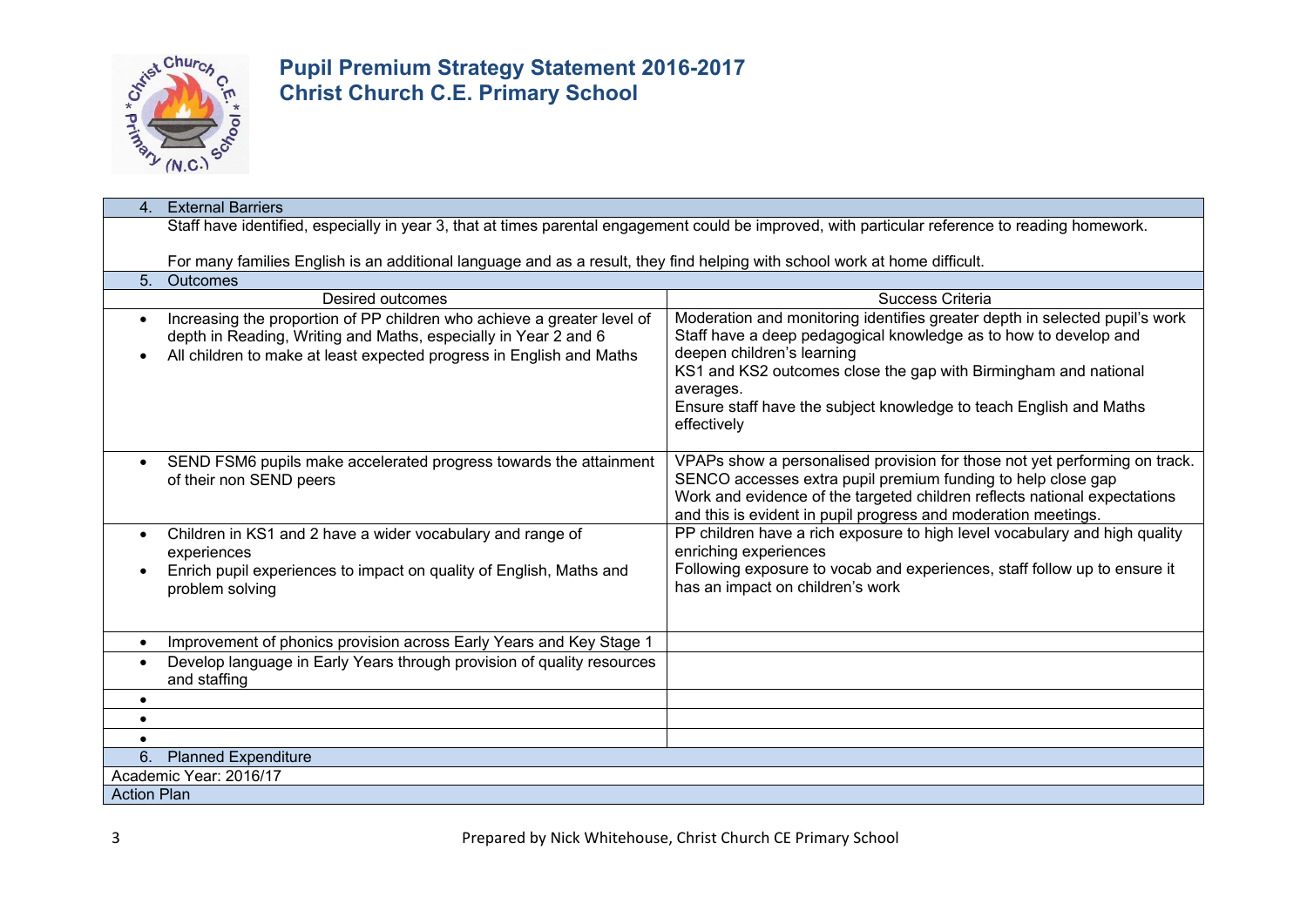

| Desired outcome<br>Chosen action<br>What is the evidence and rationale                                                                                                                                                                        |                                                                                                                                                                                                                                                                                                                                | How will you ensure it is                                                                                                                                                                                                                                                               | <b>Staff Lead</b>                                                                                                                                          | When will you review |                 |
|-----------------------------------------------------------------------------------------------------------------------------------------------------------------------------------------------------------------------------------------------|--------------------------------------------------------------------------------------------------------------------------------------------------------------------------------------------------------------------------------------------------------------------------------------------------------------------------------|-----------------------------------------------------------------------------------------------------------------------------------------------------------------------------------------------------------------------------------------------------------------------------------------|------------------------------------------------------------------------------------------------------------------------------------------------------------|----------------------|-----------------|
|                                                                                                                                                                                                                                               | /approach                                                                                                                                                                                                                                                                                                                      | for this choice                                                                                                                                                                                                                                                                         | implemented well?                                                                                                                                          |                      | implementation? |
|                                                                                                                                                                                                                                               |                                                                                                                                                                                                                                                                                                                                | <b>QUALITY OF TEACHING FOR ALL</b>                                                                                                                                                                                                                                                      |                                                                                                                                                            |                      |                 |
| Increasing the<br>proportion of PP<br>children who achieve<br>a greater level of<br>depth in Reading,<br>Writing and Maths,<br>especially in Year 2<br>and 6<br>All children to make at<br>least expected<br>progress in English<br>and Maths | <b>Quality first</b><br>teaching, with high<br>staffing ratio.<br>Staff and teachers<br>held to account<br>Outcome<br>formulates major<br>element of<br>Performance<br>Management<br>Targets for<br>teachers<br>Whole school work<br>on feedback and<br>marking as well as<br>collaborative<br>learning<br>Lit co-ordinator is | Our current management of extra<br>staffing has led to outstanding<br>outcomes for FSM6 pupils.<br>EEF toolkit states that tuition can<br>add an extra 4-5 months progress<br>Work on collaboration and marking<br>and feedback has the potential to<br>enhance progress by 8-10 months | Pupil progress meetings<br>will ensure the progress of<br>pupils is forensically<br>measured and those not<br>performing are provided<br>with intervention | <b>DHT</b>           | Termly          |
|                                                                                                                                                                                                                                               | leading Reading<br>Comprehension<br>strategies across<br>school                                                                                                                                                                                                                                                                |                                                                                                                                                                                                                                                                                         |                                                                                                                                                            |                      |                 |
| Improvement of<br>phonics provision<br>across Early Years<br>and Key Stage 1                                                                                                                                                                  | Monitoring of staff<br>delivering phonics.<br>Streamed phonics<br>across KS1 and                                                                                                                                                                                                                                               | Our phonics screening outcomes<br>have been historically high,<br>however the national average has<br>closed the gap on our results. Our<br>phonics co-ordinator needs to                                                                                                               | Phonics is monitored by<br>the phonics co-ordinator.                                                                                                       | Phonics Co-ord       | Termly          |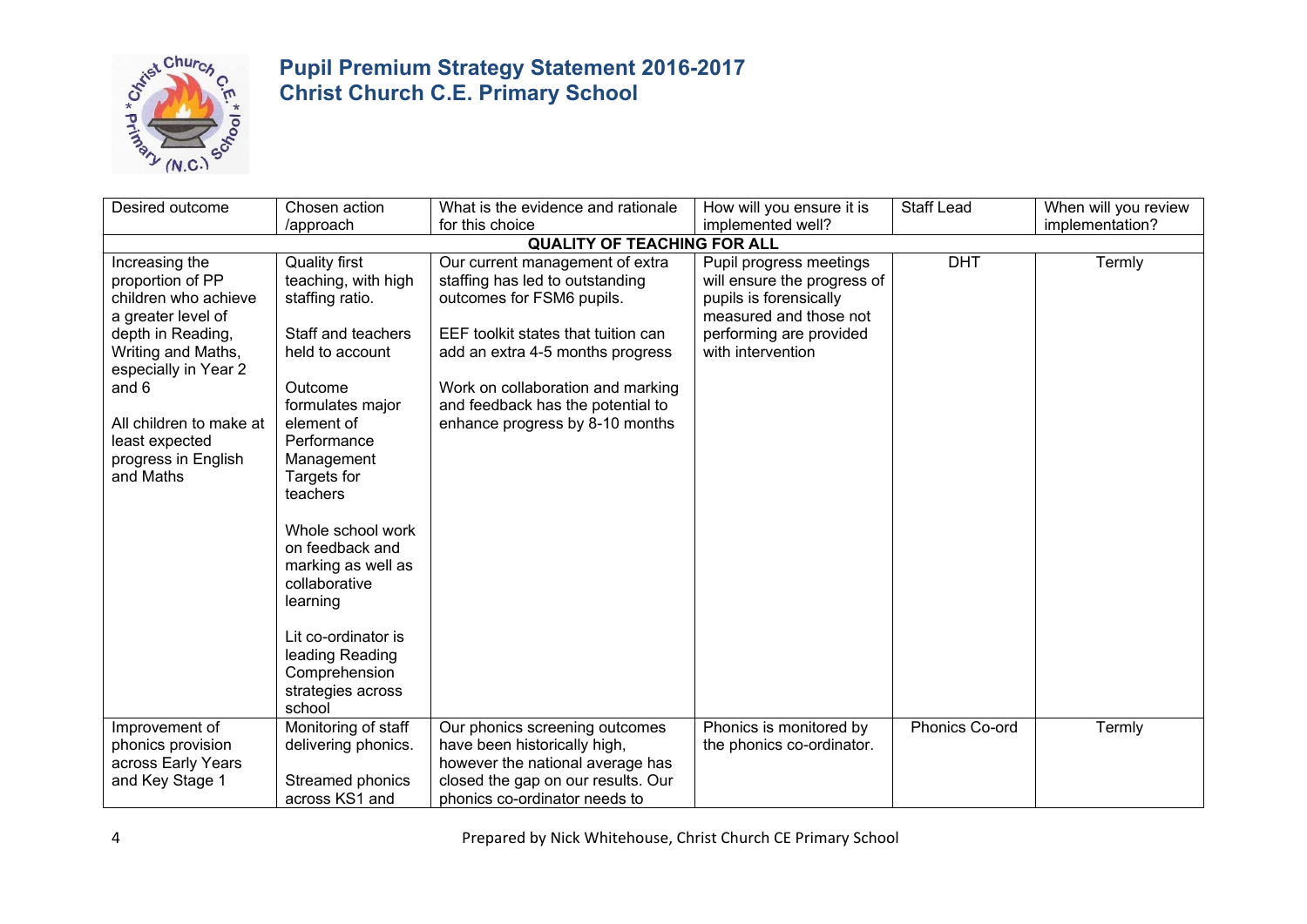

|                                                                                                                     | <b>EYFS</b> in afternoons<br>Phonics co-<br>ordinator to model<br>best practice where<br>underperformance<br>identified<br>Any additional<br>resources are<br>provided where<br>necessary                                                                                                                                    | ensure that our phonics outcomes<br>also increases.<br>High quality phonics can boost<br>progress by 4 months       |                                           |                            |                                                                  |
|---------------------------------------------------------------------------------------------------------------------|------------------------------------------------------------------------------------------------------------------------------------------------------------------------------------------------------------------------------------------------------------------------------------------------------------------------------|---------------------------------------------------------------------------------------------------------------------|-------------------------------------------|----------------------------|------------------------------------------------------------------|
|                                                                                                                     |                                                                                                                                                                                                                                                                                                                              |                                                                                                                     |                                           |                            |                                                                  |
|                                                                                                                     |                                                                                                                                                                                                                                                                                                                              |                                                                                                                     |                                           | <b>TOTAL BUDGETED COST</b> | Unknown until total<br>PP figure released to<br>us in March 2017 |
|                                                                                                                     |                                                                                                                                                                                                                                                                                                                              | <b>TARGETED SUPPORT</b>                                                                                             |                                           |                            |                                                                  |
| <b>SEND FSM6 pupils</b><br>make accelerated<br>progress towards the<br>attainment of their non<br><b>SEND peers</b> | <b>SENCO liaises with</b><br>TAs and class<br>teachers to ensure<br>that extra support is<br>required in line with<br>requirements on<br>their vulnerable<br>pupil action plan<br>Where additional<br>resources can be<br>purchased and can<br>show impact, they<br>will be provided<br>Continue CPD for<br>TAs and teachers | Appropriately planned intervention<br>in small groups and one to one can<br>show increased progress of 5+<br>months | Pupil progress meetings<br>and monitoring | <b>SENCO</b>               | Termly                                                           |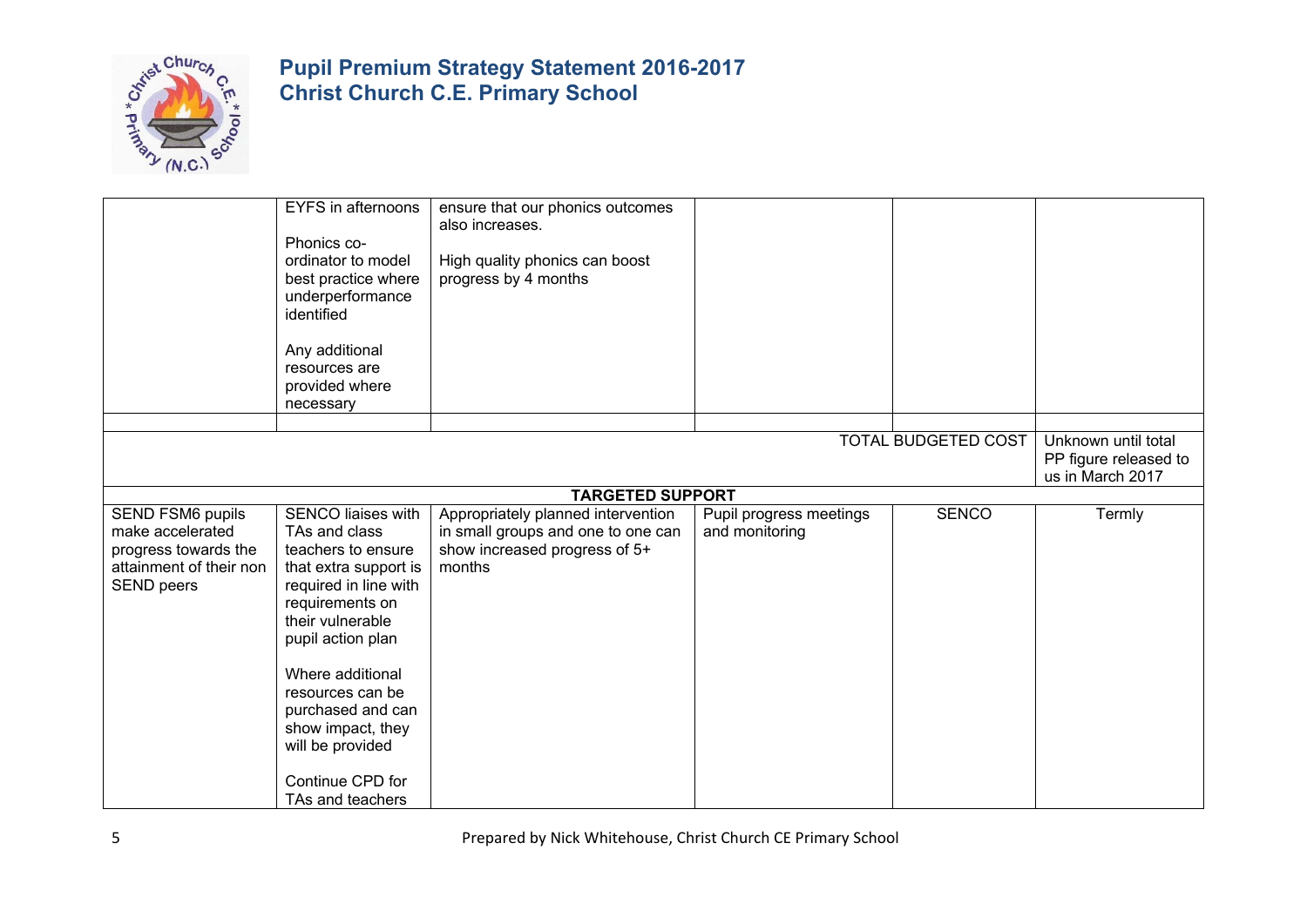

|                                                                                                                                                                                    | to provide SEN with<br>activities that meet                                                                                                                                                                                                            |                                                                                                                                                                                                                     |                                                  |                             |                                                                  |
|------------------------------------------------------------------------------------------------------------------------------------------------------------------------------------|--------------------------------------------------------------------------------------------------------------------------------------------------------------------------------------------------------------------------------------------------------|---------------------------------------------------------------------------------------------------------------------------------------------------------------------------------------------------------------------|--------------------------------------------------|-----------------------------|------------------------------------------------------------------|
| Support targeted<br>individuals and to<br>provide guidance for<br>parents and staff.                                                                                               | their needs<br><b>Behaviour Mentor</b>                                                                                                                                                                                                                 | No children in summer term 16<br>were placed on behaviour report.<br>Approximately 50% of his case load<br>no longer require mentoring<br>This indicates the impact of this<br>strategy and the value of continuing | BECO to review mentor<br>action plan and records | <b>BECO</b>                 | Ongoing                                                          |
|                                                                                                                                                                                    |                                                                                                                                                                                                                                                        |                                                                                                                                                                                                                     |                                                  | <b>TOTAL BUDGETED COST</b>  | Unknown until total<br>PP figure released to<br>us in March 2017 |
|                                                                                                                                                                                    |                                                                                                                                                                                                                                                        | <b>OTHER APPROACHES</b>                                                                                                                                                                                             |                                                  |                             |                                                                  |
| Develop language in<br>Early Years through<br>provision of quality<br>resources                                                                                                    | Investment of<br>resources to<br>develop a language<br>rich environment,<br>both in early years<br>and across school                                                                                                                                   | Our high outcomes for EYFS are<br>supported by language<br>development opportunities,<br>especially considering how many<br>pupils are EAL                                                                          | Learning walks                                   | <b>EYFS</b> lead            | Ongoing standards<br>manager monitoring                          |
| Children in KS1 and 2<br>have a wider<br>vocabulary and range<br>of experiences<br>Enrich pupil<br>experiences to impact<br>on quality of English,<br>Maths and problem<br>solving | Enrichment<br>activities such as<br>visitors and visits<br>are subsidised<br>Resources that<br>support language<br>acquisition are<br>purchased.<br>CPD is provided to<br>help ensure<br>investment has a<br>tangible impact in<br>pupil written work. | The children require experiences<br>and comprehension abilities in<br>order to reason in Maths and write<br>extended pieces in English                                                                              | Learning walks, book<br>scrutiny                 | DHT/ core co-<br>ordinators | Termly                                                           |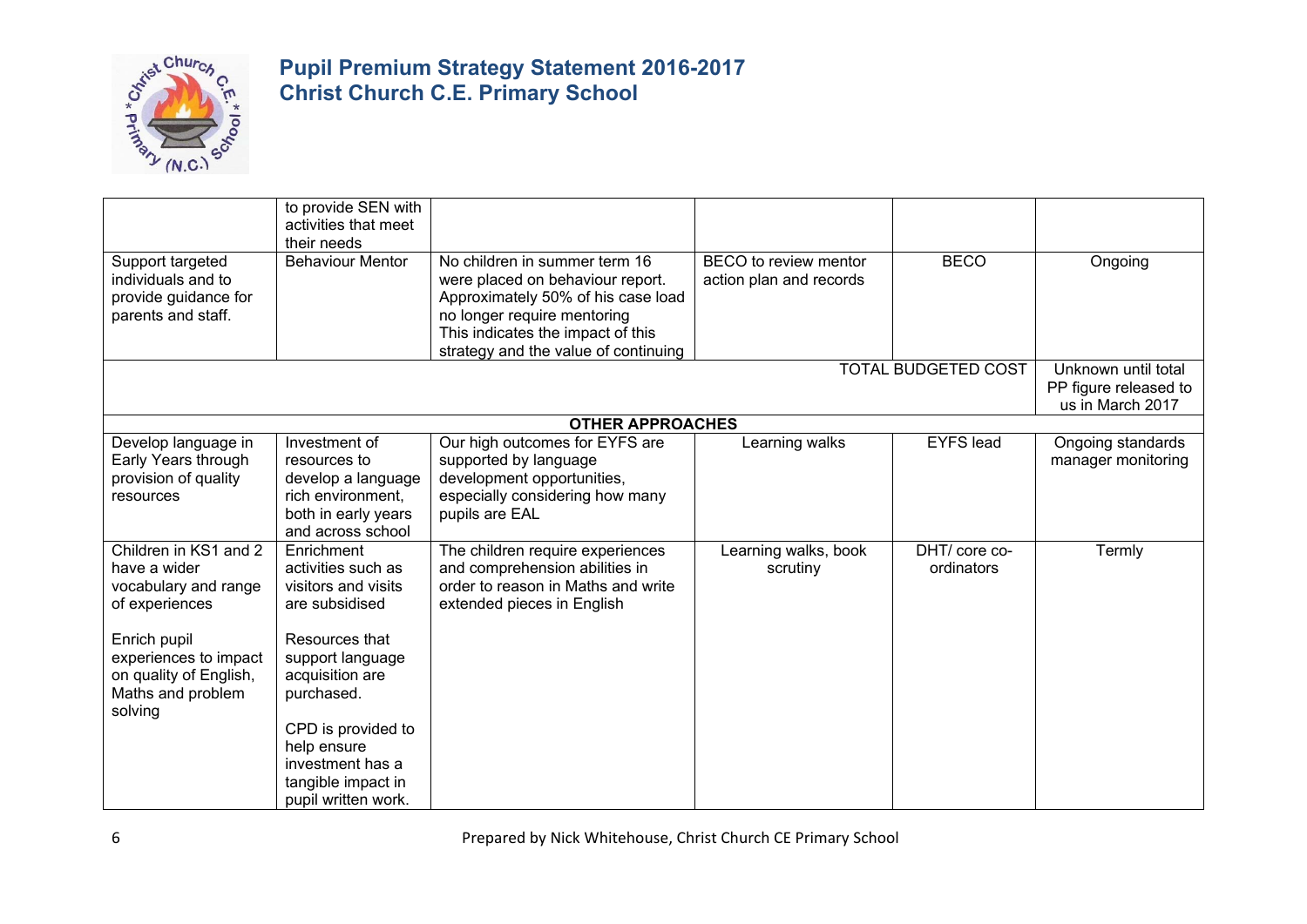

| To improve<br>attendance and<br>punctuality<br>To improve<br>concentration in<br>morning lessons                                      | <b>Breakfast Club</b><br>Previously our attendance has<br>Office Manager and HT<br>been held at around 96%. Without<br>analyse attendance<br>figures and act swiftly to<br>breakfast club, some vulnerable<br>families would attend less well.<br>engage with poor<br>attendees.                                             |                                                               | Office Manager<br><b>TOTAL BUDGETED COST</b>                                    |  |                                                                                                                                                       | Ongoing<br>Unknown until total |        |                                                                        |
|---------------------------------------------------------------------------------------------------------------------------------------|------------------------------------------------------------------------------------------------------------------------------------------------------------------------------------------------------------------------------------------------------------------------------------------------------------------------------|---------------------------------------------------------------|---------------------------------------------------------------------------------|--|-------------------------------------------------------------------------------------------------------------------------------------------------------|--------------------------------|--------|------------------------------------------------------------------------|
|                                                                                                                                       |                                                                                                                                                                                                                                                                                                                              |                                                               |                                                                                 |  |                                                                                                                                                       |                                |        | PP figure released to<br>us in March 2017                              |
| 7. Review of expenditure -                                                                                                            |                                                                                                                                                                                                                                                                                                                              |                                                               |                                                                                 |  |                                                                                                                                                       |                                |        |                                                                        |
| Previous academic year 2015/16                                                                                                        |                                                                                                                                                                                                                                                                                                                              |                                                               |                                                                                 |  |                                                                                                                                                       |                                |        |                                                                        |
| <b>Desired outcome</b>                                                                                                                | <b>Chosen</b>                                                                                                                                                                                                                                                                                                                | action/approach                                               | <b>Estimated impact</b>                                                         |  | <b>Lessons learned</b>                                                                                                                                |                                |        | Cost                                                                   |
|                                                                                                                                       |                                                                                                                                                                                                                                                                                                                              |                                                               | <b>QUALITY OF TEACHING FOR ALL</b>                                              |  |                                                                                                                                                       |                                |        |                                                                        |
| Provide quality experiences<br>for children to enrich their<br>learning, improve confidence<br>and expand vocabulary and<br>knowledge | Educational visit/visitor<br>It is always important to<br>Improvement in children's<br>subsidies including theatre<br>knowledge and engagement<br>ensure that impact for these<br>with all areas of the<br>experiences appears in<br>groups and workshops<br>ongoing written work.<br>curriculum was seen in<br>observations |                                                               | £6000                                                                           |  |                                                                                                                                                       |                                |        |                                                                        |
|                                                                                                                                       |                                                                                                                                                                                                                                                                                                                              |                                                               | <b>TARGETED SUPPORT</b>                                                         |  |                                                                                                                                                       |                                |        |                                                                        |
| For children to achieve the<br>national expectation in<br><b>English and Maths</b>                                                    | Tuition groups for target<br>term times 3 teachers                                                                                                                                                                                                                                                                           | children in Year 6 for English<br>and Maths - 10 sessions per | Targeted children achieved<br>the required standard in their<br>tuition subject |  | There is still a need to further<br>develop the PP children's<br>reasoning strategies as well<br>as some of their<br>comprehension and<br>vocabulary. |                                |        | £28.06 per hour 102<br>sessions between 4 paid<br>teachers $= 2862.12$ |
| To maximise the percentage<br>of high scores achieved. To<br>provide challenge for higher<br>ability pupils                           | Year 6 daily for Literacy,<br>Numeracy and Reading                                                                                                                                                                                                                                                                           | Gifted and Talented group in                                  | Results in all subjects<br>significantly above national<br>average              |  | The need to broaden the<br>children's understanding,<br>away from thinking about<br>accelerating to 'Level 6' type<br>work                            |                                | £26575 |                                                                        |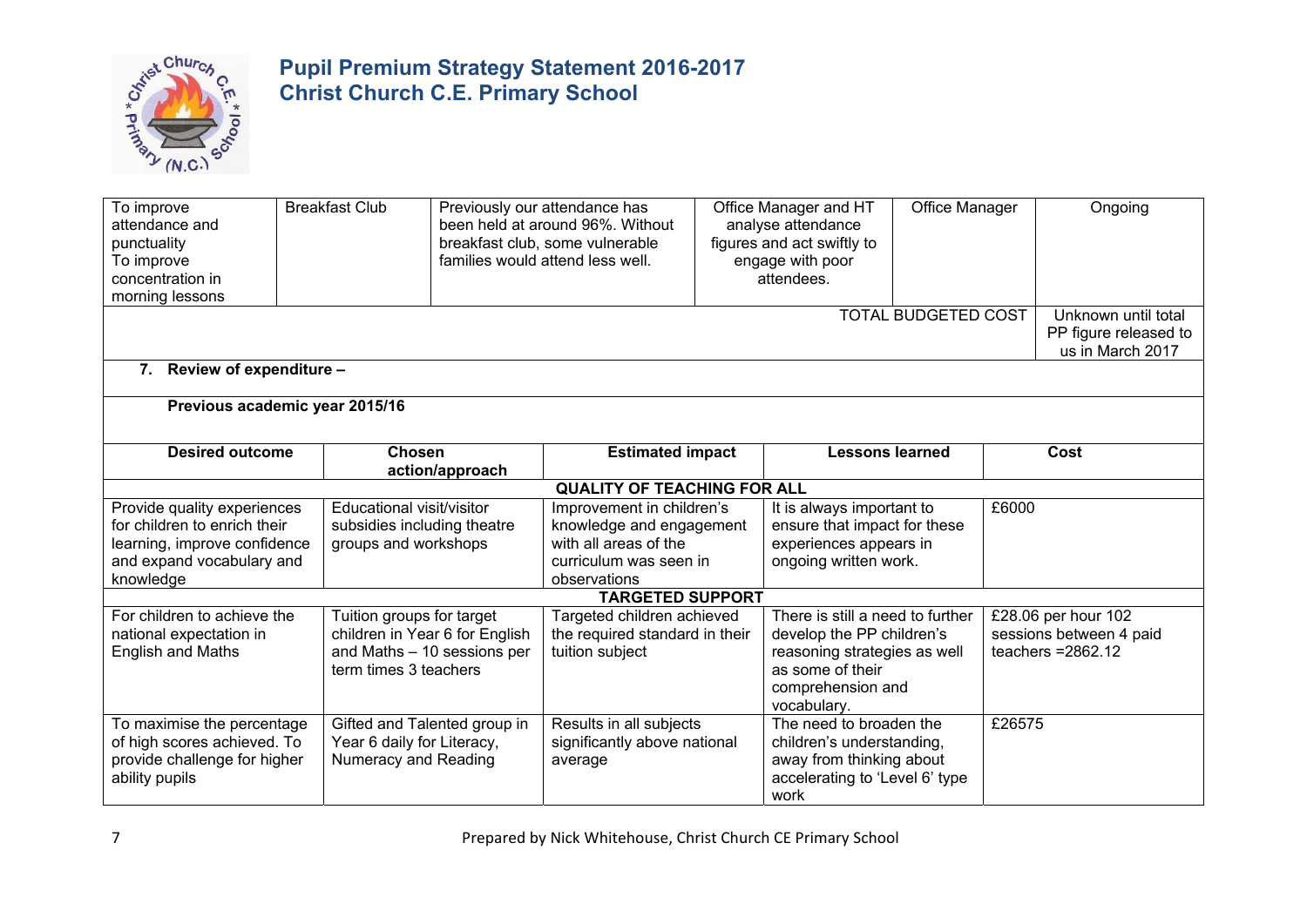

| Support targeted individuals<br>and to provide guidance for<br>parents and staff.                                             | <b>Behaviour Mentor</b>                                                                         | No children in summer term<br>were placed on behaviour<br>report.<br>Approximately 50% of his<br>case load no longer require<br>mentoring | Instead of managing<br>symptomatic behaviour<br>issues, we are now tackling<br>the root cause of many<br>issues that arise. This is<br>often mental health. | £20200                       |  |  |  |
|-------------------------------------------------------------------------------------------------------------------------------|-------------------------------------------------------------------------------------------------|-------------------------------------------------------------------------------------------------------------------------------------------|-------------------------------------------------------------------------------------------------------------------------------------------------------------|------------------------------|--|--|--|
|                                                                                                                               |                                                                                                 | <b>OTHER APPROACHES</b>                                                                                                                   |                                                                                                                                                             |                              |  |  |  |
|                                                                                                                               |                                                                                                 |                                                                                                                                           |                                                                                                                                                             |                              |  |  |  |
| To improve attainment and<br>achievement through the<br>provision of quality resources<br>to support and scaffold<br>learning | Purchase of resources to<br>support EY, Maths and<br>English teaching (phonics,<br>reading etc) | Lesson observations show<br>resources being used to<br>effectively support learning                                                       | It is very important to ensure<br>feedback from adults<br>promote the use of these<br>resources to guarantee<br>tangible outcomes.                          | £6806                        |  |  |  |
| To improve attendance and<br>punctuality<br>To improve concentration in<br>morning lessons                                    | <b>Breakfast Club</b>                                                                           | Attendance across school<br>96%                                                                                                           | Activities have become more<br>interactive as breakfast club<br>has developed.                                                                              | Salaries £5196<br>Food £1065 |  |  |  |
| 8. Additional detail to inform the review of expenditure                                                                      |                                                                                                 |                                                                                                                                           |                                                                                                                                                             |                              |  |  |  |
|                                                                                                                               | A Pupil Premium Expenditure Report for the Governing Body is also available.                    |                                                                                                                                           |                                                                                                                                                             |                              |  |  |  |
|                                                                                                                               |                                                                                                 |                                                                                                                                           |                                                                                                                                                             |                              |  |  |  |

#### **Spring Term Strategy Statement Review**

- Based on Spring term data (see below), we see an improving picture for pupil premium outcomes in Years 1, 5 and 6. In other Year groups, the data will be discussed in depth at pupil progress meetings and a remedial plan established.

| Cohort leaves | Autumn 2015 | Autumn 2016          | Spring 2017              |
|---------------|-------------|----------------------|--------------------------|
| 2022          |             | Maths 16% PP above   | Maths 19% PP above Non   |
|               |             | Reading 16% PP above | Reading 19% PP above Non |
|               |             | Writing 3% PP above  | Writing 7% PP above Non  |